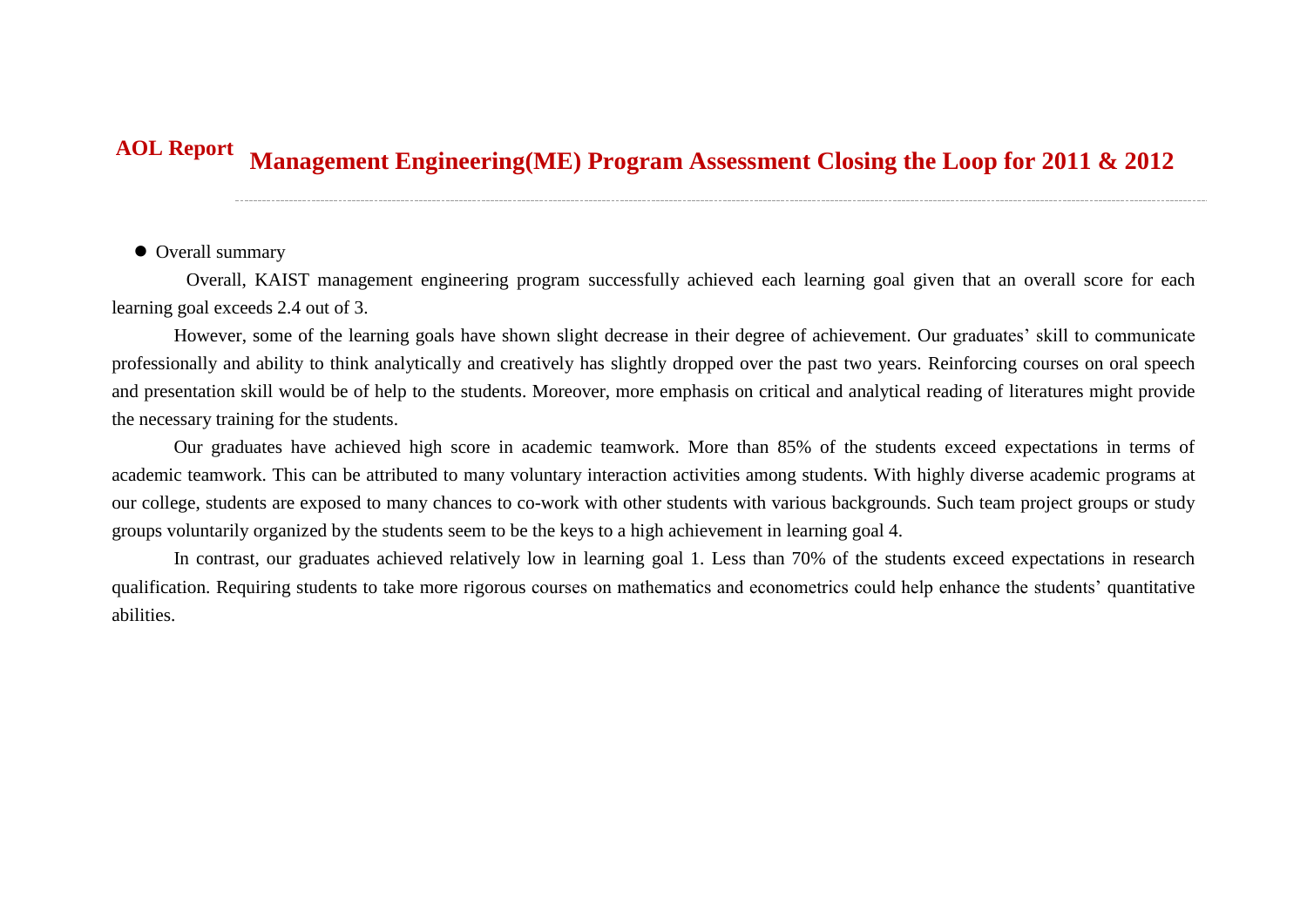## **Assessment**

| <b>Learning Goal</b>     | <b>Learning Objectives</b>    | Course             | Performance |        |               |                 | <b>Result</b>                      |
|--------------------------|-------------------------------|--------------------|-------------|--------|---------------|-----------------|------------------------------------|
|                          |                               |                    | Level (%)   |        |               | Date            |                                    |
|                          |                               |                    | 3point      | 2point | <b>1point</b> | <b>Measured</b> |                                    |
| (L1) Research            | (L11) Graduate will have      | Qualification Exam | 66.2%       | 30.8%  | 3.1%          | 2012Fall        | There is a room for improvement in |
| Qualification            | basic quantitative skills for |                    |             |        |               |                 | our graduates' quantitative skills |
| Our graduates will       | research                      |                    |             |        |               |                 | and background understandings.     |
| have skills (or ability) | (L12) Graduate will have      | Qualification Exam | 53.8%       | 38.5%  | 7.7%          | 2012Fall        | Encouraging students to take more  |
| to conduct quality       | basic theory, analytical      |                    |             |        |               |                 | rigorous courses on mathematics    |
| research                 | research tools, and           |                    |             |        |               |                 | and econometrics might be          |
|                          | background about their        |                    |             |        |               |                 | needed.                            |
|                          | research area                 |                    |             |        |               |                 |                                    |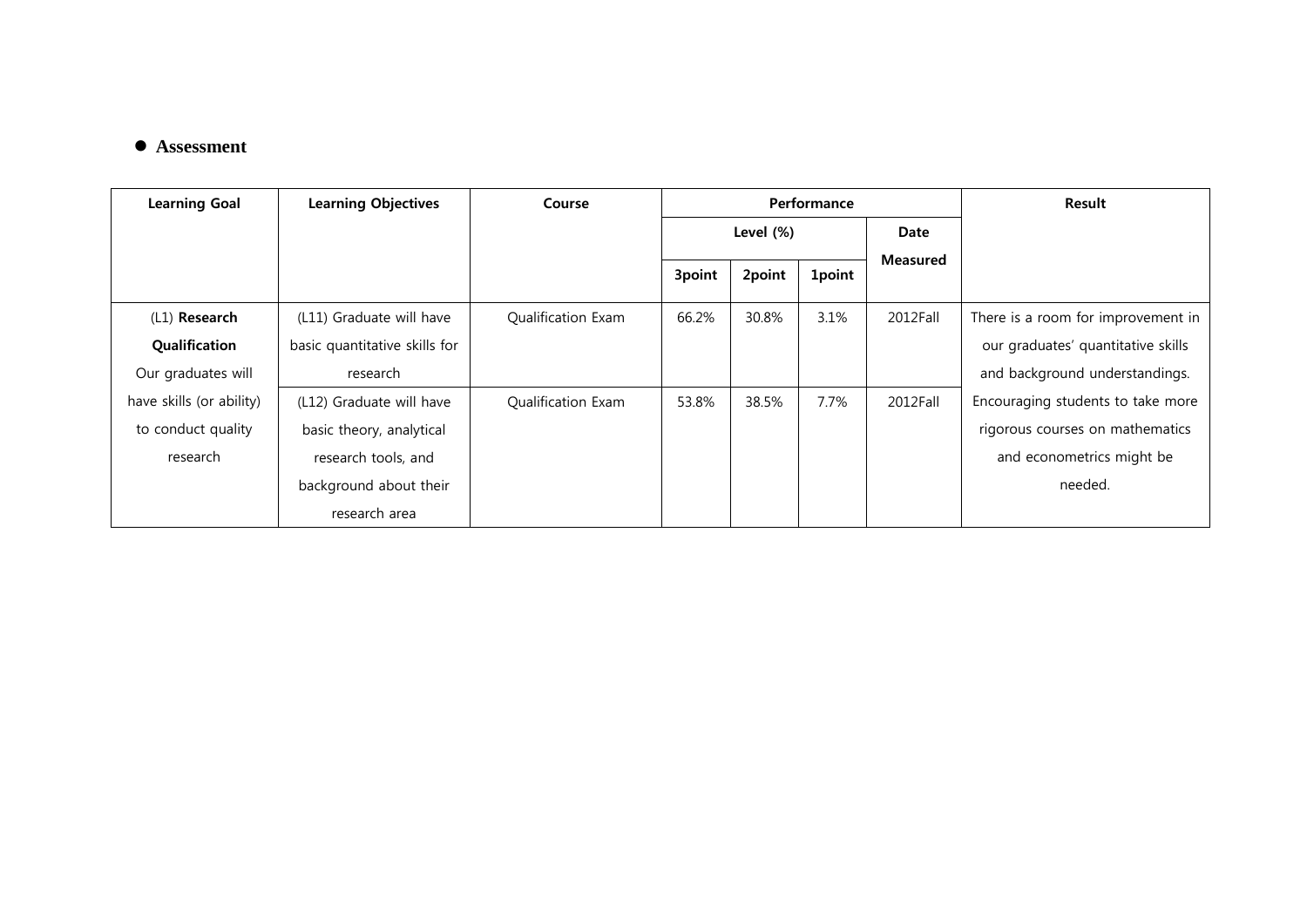| <b>Learning Goal</b>   | <b>Learning Objectives</b> | Course                  | Performance  |        |               |                 | Result                               |
|------------------------|----------------------------|-------------------------|--------------|--------|---------------|-----------------|--------------------------------------|
|                        |                            |                         | Level $(\%)$ |        | Date          |                 |                                      |
|                        |                            |                         | 3point       | 2point | <b>1point</b> | <b>Measured</b> |                                      |
| (L2) Professional      | (L21) Our student will     | Defense of Dissertation | 75.0%        | 25.0%  | $0.0\%$       | 2011Fall        | Our graduates' skill to              |
| Communication          | create well-written        |                         |              |        |               |                 | communicate professionally has       |
| Our graduates will be  | professional papers on a   |                         | 69.2%        | 28.8%  | 1.9%          | 2012Fall        | slightly dropped over the past two   |
| effective professional | research topic             |                         |              |        |               |                 | years. Encouraging students to       |
| communicators          |                            |                         |              |        |               |                 | learn presentation skills and        |
|                        | (L22) Our students will    | Defense of Dissertation | 82.9%        | 17.1%  | $0.0\%$       | 2011Fall        | increasing the proportion of classes |
|                        | deliver an effective oral  |                         |              |        |               |                 | with presentation assignment         |
|                        | presentation on a research |                         | 69.2%        | 30.2%  | 0.5%          | 2012Fall        | would help achieving the learning    |
|                        | topic                      |                         |              |        |               |                 | goal.                                |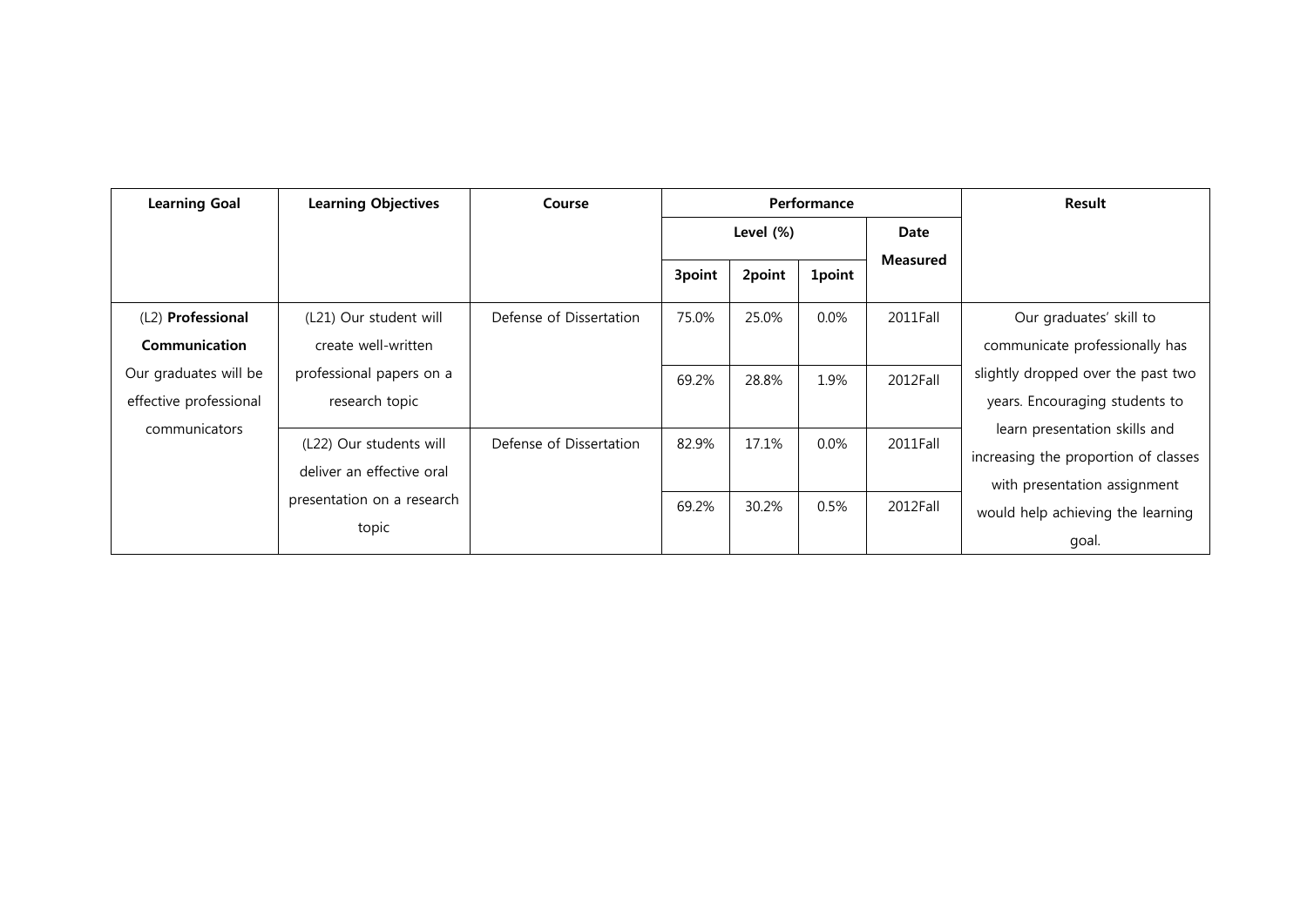| <b>Learning Goal</b>                            | <b>Learning Objectives</b>                                           | Course                  | Performance |        |               |                 | <b>Result</b>                                                                                                               |
|-------------------------------------------------|----------------------------------------------------------------------|-------------------------|-------------|--------|---------------|-----------------|-----------------------------------------------------------------------------------------------------------------------------|
|                                                 |                                                                      |                         | Level (%)   |        | Date          |                 |                                                                                                                             |
|                                                 |                                                                      |                         | 3point      | 2point | <b>1point</b> | <b>Measured</b> |                                                                                                                             |
| (L3) Analytical and<br><b>Creative Thinking</b> | (L31) Our student will<br>identify and diagnose                      | Defense of Dissertation | 90.0%       | 10.0%  | $0.0\%$       | 2011Fall        | Our graduates' ability to think<br>analytically and creatively has                                                          |
| Our graduates will be<br>capable researchers    | management/research<br>problems                                      |                         | 70.9%       | 29.1%  | $0.0\%$       | 2012Fall        | significantly dropped recently.<br>More emphasis on literature review                                                       |
|                                                 | (L32) Our students will<br>engage in management                      | Defense of Dissertation | 86.0%       | 14.0%  | $0.0\%$       | 2011Fall        | and understanding of concurrent<br>issue in management will help<br>students to identify and diagnose<br>research problems. |
|                                                 | research and present the<br>findings of such research<br>effectively |                         | 66.2%       | 33.8%  | $0.0\%$       | 2012Fall        |                                                                                                                             |